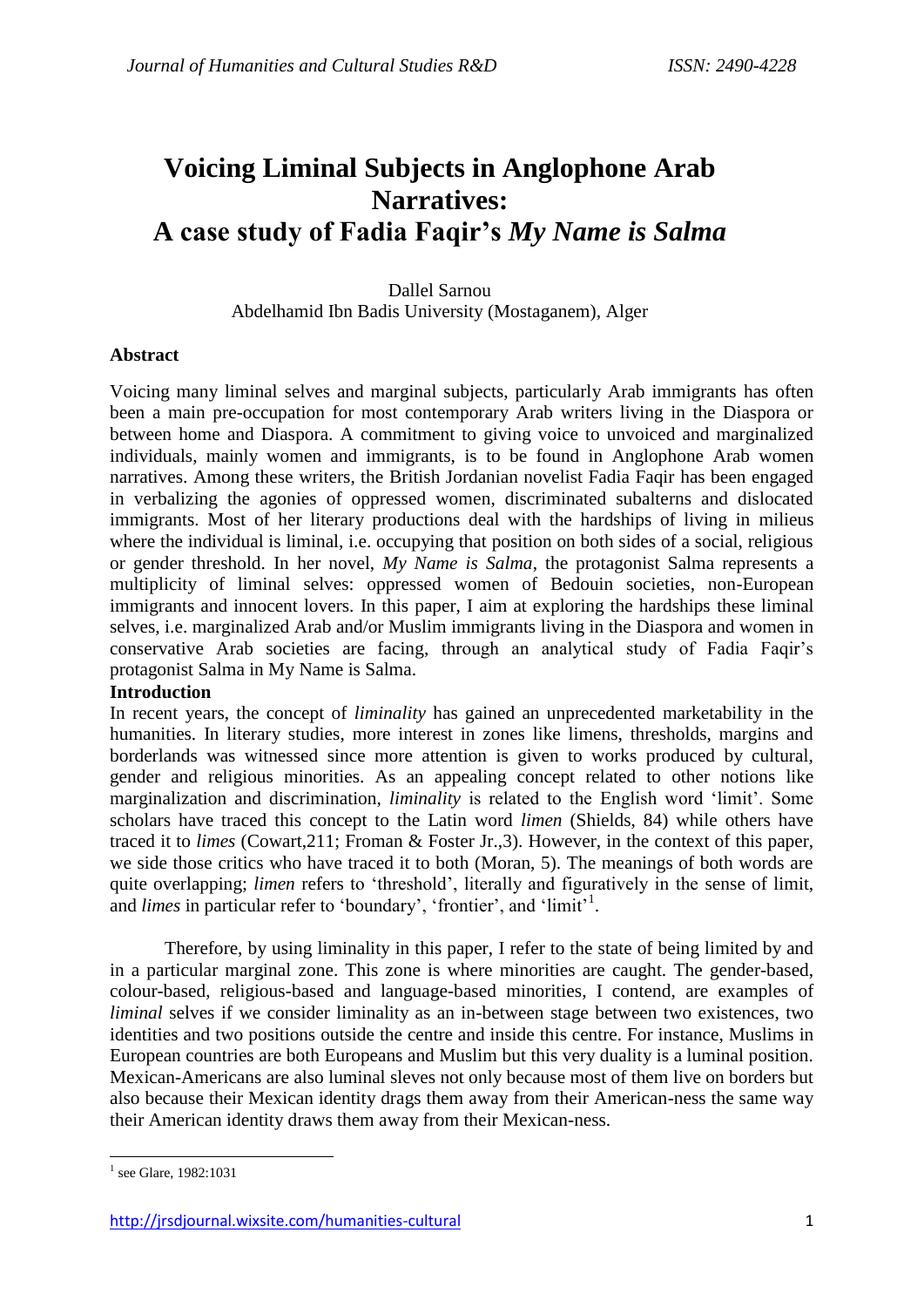In this perspective, Arab women have always been considered as an archetypal figure of gender-based *liminality*. The liminal position many Arab women occupy is the way they excel in different areas and professions –education, medicine, technology and almost all fields of expertise –but at the same time they are stuck in their oppressed femininity. It is as if they are caught between two zones: a modern liberating zone, and a traditional subjugating zone. The threshold can be the borders they cross from home to outside life, or from home-country to European countries.

In fact, because of the long standing patriarchal oppression and discrimination in most Arab countries, Arab women are still represented in Western academia and art as a liminal self. In fact, women are a semiotic object that is produced according to the law of supply and demand to serve various political and ideological ends (Lamya Ben youssef Zayzafoun, 2005). Women in Middle East and North African (henceforth MENA) countries suffer a "double jeopardy"<sup>2</sup> since they challenge patriarchal societies and *tolitarian* regimes. They are not only marginalized by religious-cultural norms, but are also excluded by domineering male-manipulated regimes. The censor, eventually, is common and is one: patriarchy.

Arab women writers are fully conscious of the almighty Arab censor who drags to the threshold whoever represents the consciousness of democracy and equity. Although contemporary Arab women writers are still in general restricted by socio-political constraints imposed by a masculine authority, many female authors have managed to voice their rage against oppression of all kinds that has become a chief aspect of the MENA region. Those writing in Arabic–Nawal Saadawi, Hoda Barakat, Zhor Ounissi, Liana Badr, Salwa Bakr, Allia Mamdouh, to name just very few–have been furiously fighting to defeat the common censor in their fiction. I quote Faqir's interesting description of how the act of writing can overpower censorship:

Within theocratic, military, tolitarian and neopatriarchal societies, the writing of a [autobiographical] text becomes an act of defiance and assertion of individual identity. It shows that censorship, in its attempt to turn a nation into a herd, may silence the herd but never the individual. (Faqir, 9)

In the light of the above quotation, I will explore how contemporary Arab women writings portray the *liminalization* of women in the most conservative and patriarchal society: the Bedouin community. A best literary production illustrating the marginalization of the female body and identity is Fadia Faqir's *My Name is Salma*. The novel portrays the dreariest facts on gender-based discrimination and liminalization in two different, opposing social contexts; it represents a liminal Bedouin Salma in Hima, and it also represents a marginalized Arab British Sally in Exeter. What follows is a focused introductory section that has the aim of introducing both the novel and its author to better localize the theme of liminality in Faqir's work.

#### **1. Fadia Faqir's twofold authorial** *liminalization*

To write in English about contentious issues related to women status and social conditions in Arab countries is a risky choice for Arab Anglophone women writers like Ahdaf Soueif, Leila Aboulela and Mohja Kahf–to name just few. About Arab novels (and other genres) in English, Nouri Gana (2013) argues that the list of contemporary Arab novelists (authors) writing in English is expanding steadily given the phenomenal and continuing rise of début

**.** 

<sup>2</sup> Fadia Faqir, *In the House of Silence*. Garnet Publishing, 1998. p 9.

<http://jrsdjournal.wixsite.com/humanities-cultural> 2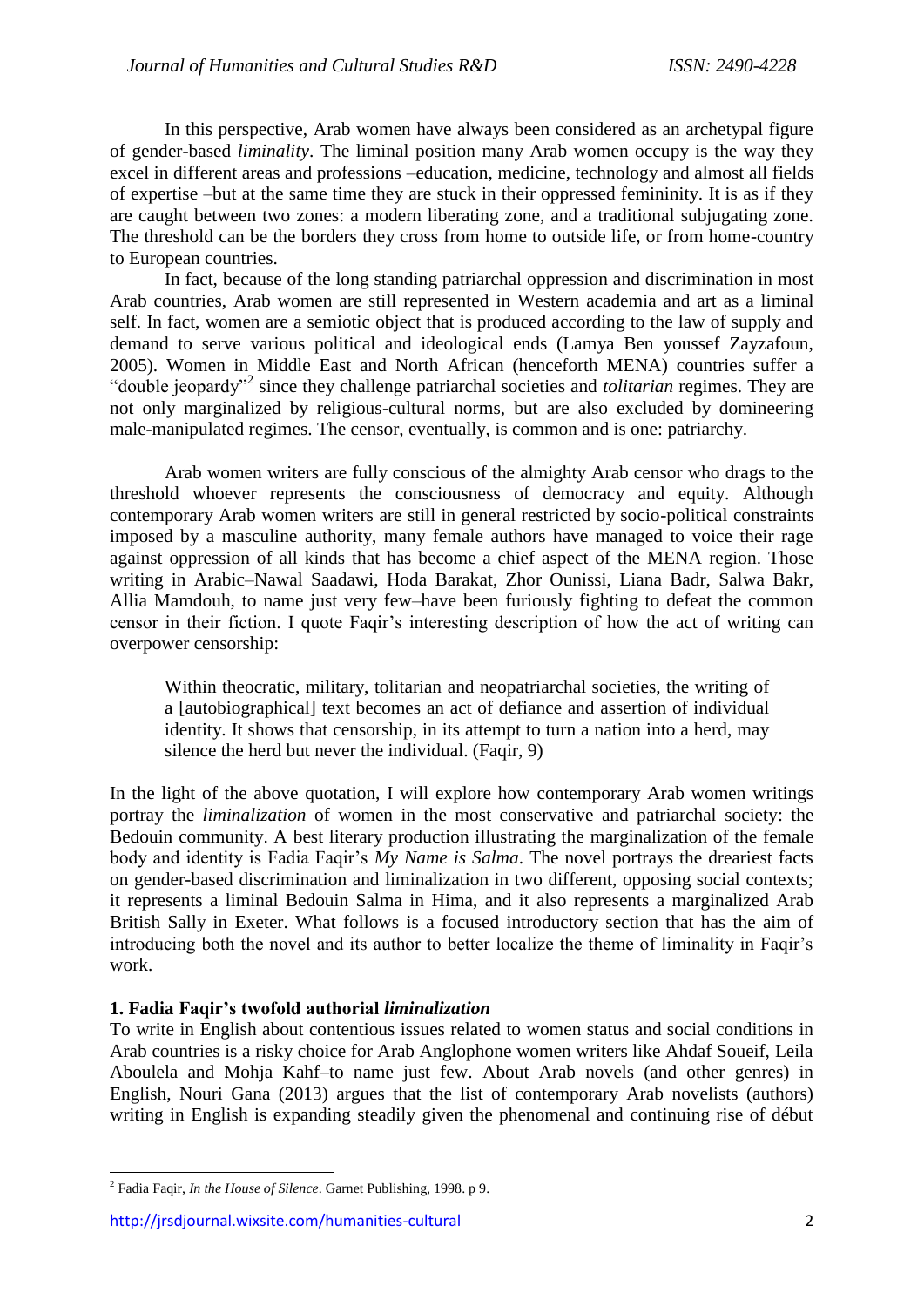novelists<sup>3</sup>. Gana emphasizes the fact that more than half of Arab novelists writing in English today wrote their first novels after 9/11. He also anticipates that the number of new novelists will continue to proliferate exponentially.<sup>4</sup> In this respect, one would claim that most Arab English writers publish their novels, poetry, short stories and other texts primarily to denounce stereotypes, mis-representations and mis-conceptions of their Arab/Muslim origins that have dangerously spread shortly after a series of terrorist attacks–the 9/11, London bombings and other events. As for Arab Anglophone women writers, their English writings are dialogic<sup>5</sup> with both the Western and the Arab world. Their intent is to re-represent their mis-represented image in the Occident, and to escape the imposed censorship(s) in the Orient.

Fadia Faqir, in particular, has jeopardized her career as an author when she decided to dare English as a foreign language, dare its culture, and challenge its people who are curious enough to face more unveiled truths about the Middle East, Arab-Muslim peoples, Arab women and Arab immigrants through their readings of Faqir's English writings which are skilfully woven with an Arab cultural essence. Faqir's choice of English as the language of her fiction is due to two main factors. Faqir's exposure to English as the language of her education and later profession is a first reason. In an interview with the academic Lindsay Moore, Faqir says:

> When I was young, I lived next to an English club—a remnant of the British Mandate—that Jordanians were not allowed to enter. East Amman was the place to be then (the late 1950s). I remember that colonial exclusive space very clearly. It reconfigures itself in my writing again and again. Salma, for example, [in *My Name is Salma*] is always looking into other people's gardens in England; she's always on the outside. $6$

Faqir's words quoted above may explain that her choice of English may be a matter of fact for being exposed, and surrounded, by an English club. We also grasp her strong will to assimilate into this foreign space just like her protagonist, Salma, does in *My Name is Salma*, but both are always on the threshold of this language and its culture. A second reason for which Faqir writes in English is that she is currently a British citizen.

In fact, Faqir left Jordan because of her father's oppressive and patriarchal behavior. Like many liminalizing authorities in the Arab societies, Faqir's father wanted her to be someone she was not: a pious Muslim. He wanted to realise his dreams through his children, including Fadia herself. He dislocated her to the West to be educated and wanted her be relocated in her homeland to take on his masculine ideological battles. Nevertheless, her journey of dislocation and deterritorialization<sup>7</sup> in an ex-colonial country, Britain, has helped Fadia to move from the margin to the center as a woman, an Arab and a Muslim. She decided

**.** 

<sup>&</sup>lt;sup>3</sup> Many Arab Anglophone writers have been recently internationally acknowledged after publishing their début works (first novels). Among these writers, women novelists like Leila Aboulela, Laila Lalami, Diana Abu Jaber and many others, were at the core of the interest of the Western readership.

<sup>4</sup> Gana, Nouri. *The Edinburgh Companion to the Arab Novel in English: The politics of Anglo-Arab and Arab-American Literature and Culture*. 1st ed. Edinburgh: Edinburgh University Press, 2013. p.2.

<sup>5</sup> Bakhtin, Mikhail. *The Dialogic Imagination: Four essays*. Texas: University of Texas Press. 1981.

<sup>6</sup> Moore. L. *Arab, Muslim, Woman: Voice and Vision in Postcolonial Literature and Film* . London & New York: Routledge. 2008. p1.

<sup>7</sup> *Deterritorialization* is defined by Gilles *Deleuze* and Felix. *Guattari* (1986) as the movement by which one leaves a territory, and then is dislocated.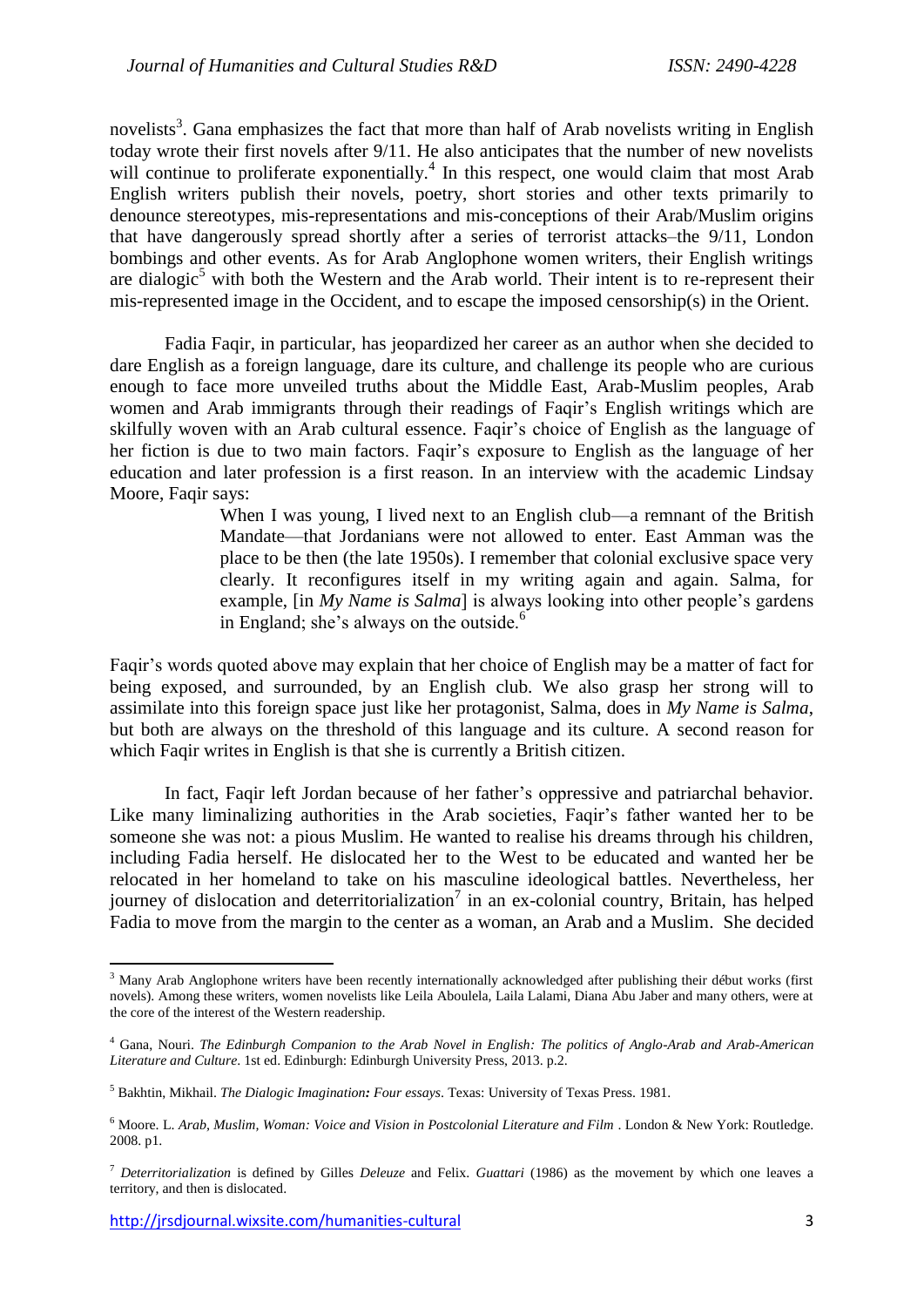to be herself despite of the many obstacles she faced in a diasporic space full of rejection, marginalization and hostility.

Faqir's choice of English as the language of her fiction is due to a linguistic censorship she may have found in modern standard Arabic that has become too masculine. Like many Arab Anglophone women writers, Faqir finds in English as a foreign language more freedom in dealing with taboo themes and controversial issues to escape a legitimized censorship attributed to Arabic. Her long journey in a Western country metamorphosed her to become a hyphenated woman of two worlds who stands at the threshold of two homes: Jordan and Britain; this position allows her to observe closely facts, events and people.

It is through her writings and the characters she creates that Faqir articulate the different facets of her compatriot liminal individuals: Arab women living in conservative communities, and Arab immigrants living in the Diaspora, particularly in Britain. In this regard, Faqir explains: "*I spent hours in the kitchens of restaurants in this country, because my brother worked as a chef; people I knew held down very modest jobs in difficult circumstances. That is my milieu and what feeds my writing. I love that aspect of Kiran Desai's The Inheritance of Loss (2)—her focus on the underworld of the USA and on immigrants sometimes marginalizing and mistreating other immigrants. That struck a chord*  with me."<sup>8</sup>; thus Faqir's experience is that of many immigrants who find it hard to integrate and assimilate in a space where they are always seen as *liminal* because of their religion, color of skin, and culture.

In *My Name is Salma*, Faqir exposes to what extent helpless, uneducated women are liminal in conservative and Bedouin societies. Also, she shows evidence of the race-based discrimination Arabs in the Diaspora confront. The protagonist of *My Name is Salma* archetypes oppressed Arab women by going through a repeated experience of liminality and marginalization everywhere she is–even when she crosses borders to arrive to England that represents a constant asylum and a permanent diasporic space where she becomes officially Sally the British citizen but could never be in the centre of the British mainstream community. In the following section, I shall present a short summary of the novel focusing on the many scenes of gender-based and race-based liminality Salma/Sally was victim of.

# **2.** *My Name is Salma: a story of liminalizing femininity*

*My Name is Salma* is the story of a young Bedouin unmarried woman. Salma, the protagonist, is from an unnamed country in the Levant, *Hima*. Growing up more attractive and keen to someone to love her and her femininity, Salma fell in love with a cruel Hamdan and became pregnant out of wedlock. In consequence, she had to flee the bullet of her brother who decided to kill her to restore the family's honour. Therefore, Salma started a long journey of dislocation escaping from one place to another, and from one country to another crossing borders but always standing at the threshold of these new spaces.

In order to save Salma from family 'honour' killing, her teacher took her into a protective custody where she spent several years in prison and she gave birth to her baby girl, Leila. Taken away from her immediately, Leila's image and moaning would haunt Salma for the rest of the coming years. Seven years later, Salma was then rescued and adopted by Miss Asher, under the name Sally Asher, and taken to England. Being a foreigner, with dark skin, Bedouin and Muslim, Salma faced in England another state of liminality. As she had to find a

<sup>&</sup>lt;sup>8</sup> Ibid. :8

<http://jrsdjournal.wixsite.com/humanities-cultural> 4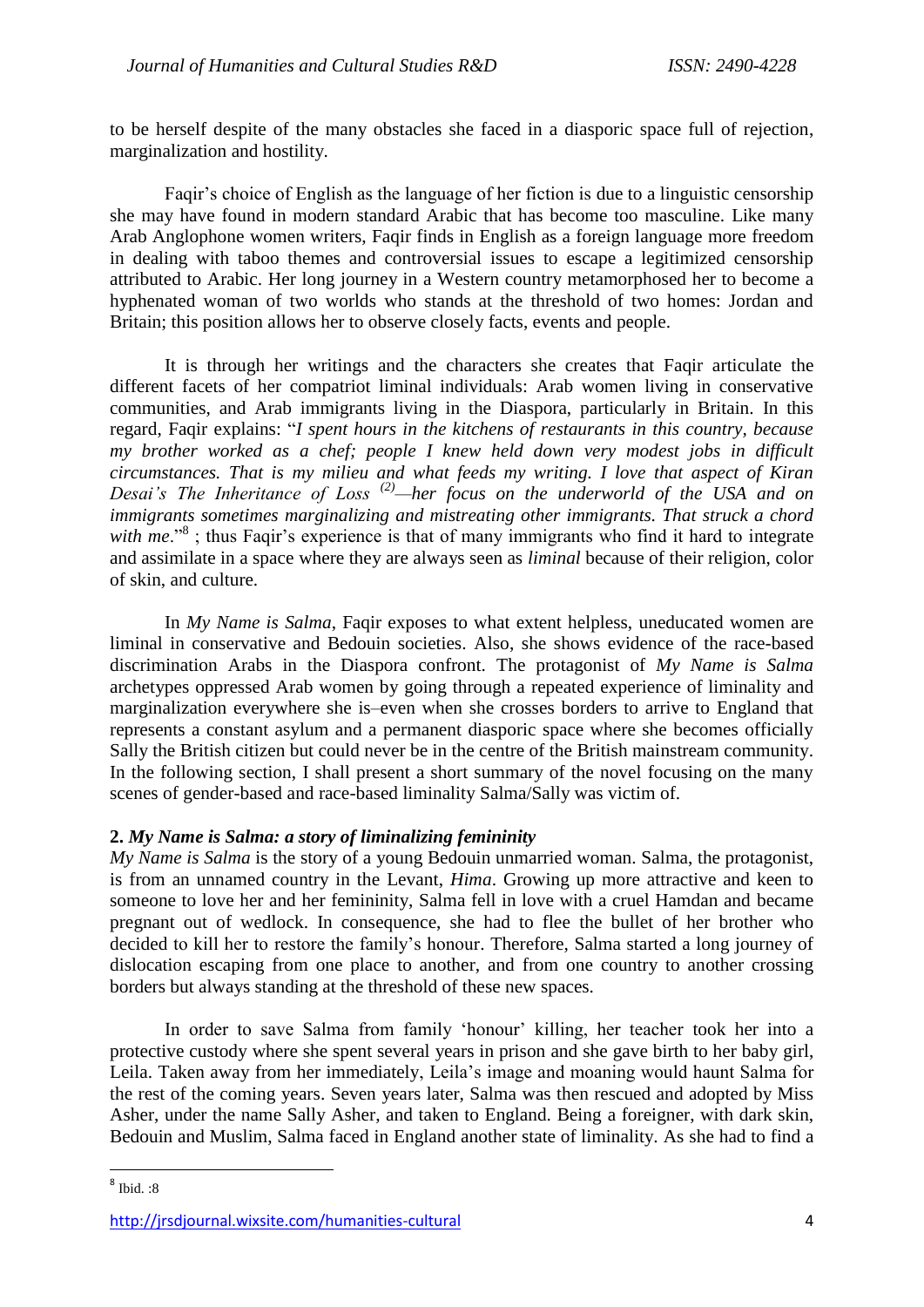new identity and a life for herself in a society, which is generally unsympathetic to head scarves, Salma's struggle doubled in Diaspora because she had to relocate an already liminal self in another liminalizing environment. At the end of the story, and despite the fact that Salma could metamorphose into an educated, successful Sally who got married to her professor, Salma's Bedouin roots dragged her back to Hima to look for her daughter. There, again femininity was liminalised, and this time, exterminated because both Leila and Salma were murdered by Mahmoud, her brother who may represent patriarchy and masculine oppression.

Faqir's novel is a literary multiplicity. If it is to be considered as a feminist utterance, it can be categorized as postmodern as well. The post-modern aspect of *My Name is Salma* is in the literary techniques the author made use of. The narrative mode is a first-person narration. However, the 'I' narrator which represents Salma's disrupted voice is identified as unreliable because Salma recalls scenes and facts from her past, and in evoking images from her memory, Salma may have missed to remember many. Accordingly, there is an excessive use of flashbacks that disrupt and interrupt the linearity of the narration. Both techniques provoke a spiral shift of the narrative voice: from past to present and present to past; from Exter to Hima and Hima to Exter; from Salma to Sally and Sally to Salma.

On another hand, *My Name is Salma* may be considered as a post-colonial novel both thematically and linguistically. The thematic of the novel reflects some major characteristics of post-colonial writings: the preoccupation with identity, homeland, the diasporic experience and belongingness vs. homelessness. As for the postcolonial linguistic characteristic of this work, we argue that there is an excessive use of semantic and cultural translation. Also, the blending of Salma's Arabic language with English is recurrent in chapters and parts where Salma is in Exter. According to Bhabha (1990), postcolonial writings are linguistically hybrid as much as postcolonial subjects are culturally hybrid.

> [...] 'the immigration officer had asked me and I did not know how to answer. 'Muslim no Christian.'

'Name? Nome? Izmak? He said

'*Ismi? Ismi?* Saally Ashiir'?

[...]When I woke up my mother said, 'Nothing. It is still clinging to your womb like a real bastard.'

My Mudraqa was soaked with blood, my dirty hair was stuck to my head and my face was burning with tears." (41-2)

In the above lines quoted from the second chapter of the novel '*Vines and Fig Trees'*, we present three examples of fusing Arabic with English in what Bhabha identifies as hybrid texts. "*Ismi*" is a textual integration/translation of the Arabic word ismi (اسمى) which means name. "It is still clinging to your womb like a real bastard" might be considered as a semantic translation of what can be said in Arabic "*lissatou mit'ali` bibaTnik ibni lharam*" 9 , and many other similar examples are recurrent in the novel.

In point of fact, the hybridization of Faqir's novels is due to, as Bakhtin (1981) notes, the mixture of two social languages within the limits of a single utterance, an encounter, within the arena of an utterance, between two different linguistic consciousnesses, separated from one another by an epoch, by social differentiation, or by some other factor<sup>10</sup>. There is, in

<sup>1</sup> ليساتو متعلأ ببطنك ابن الحرام :Arabic transcription <sup>9</sup>

<sup>10</sup> Young, R., *Colonial Desire: Hybridity in Theory, Culture, and Race*. London: Routledge, 1995.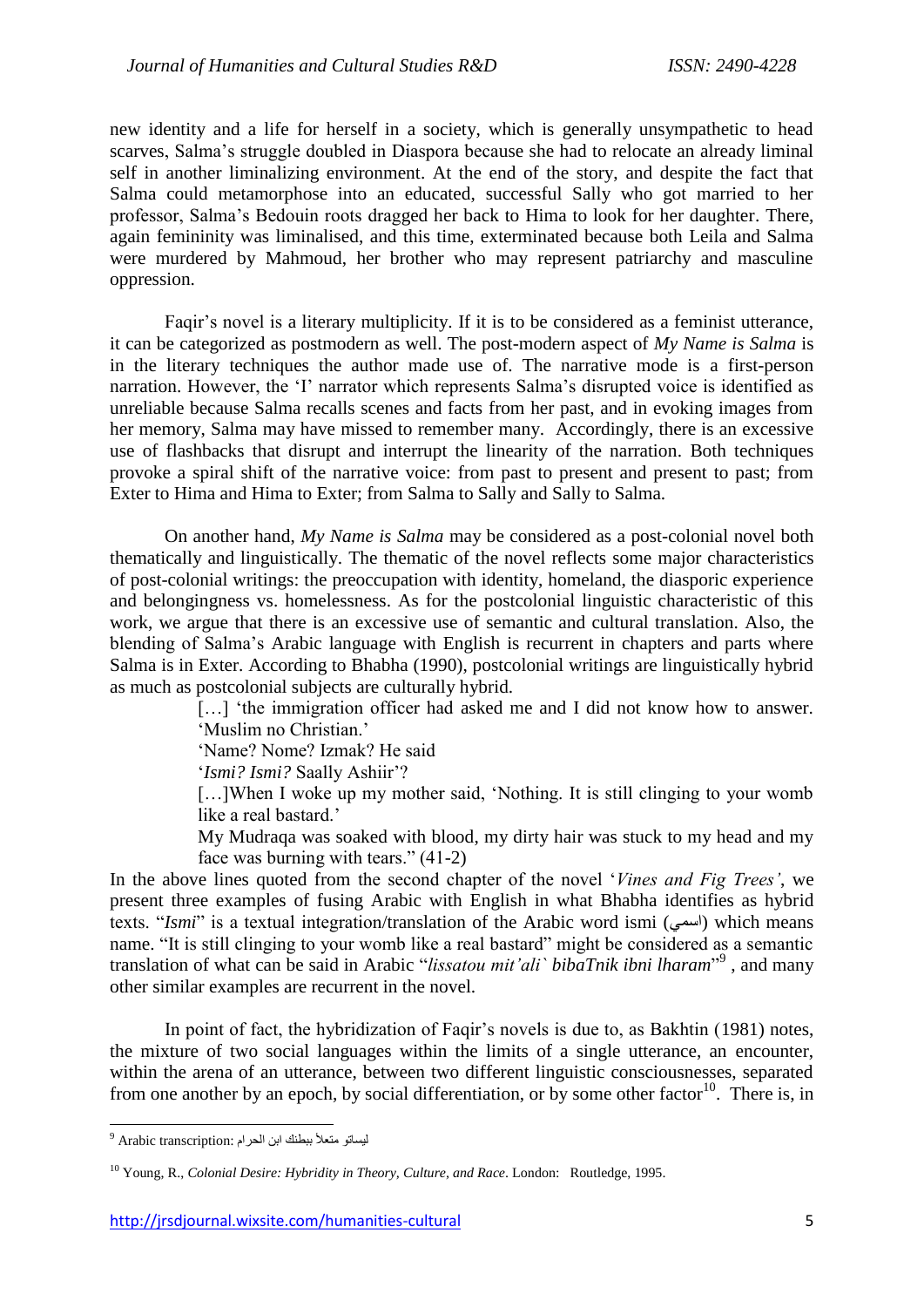the novel, a mixture of English and Arabic at different levels: lexical, semantic and interlingual.

However, hybridity has had its own mesh of social and cultural clashes for hybrid nonnative immigrants identified by Spivak as subalterns. For those coming from ex-colonized countries to the West, their displacement is a unique diasporic experience which is often interwoven with some *liminalising* behaviours: islamophobia, Arabophobia, racism and rejection. This state of liminality may lead these individuals to a constant feeling of foreignness, inferiority and being on the threshold of the host culture and its mainstream people.

In this regard, *My Name is Salma* represents Salma or Sally as a discriminated Arab British citizen who confronts a racist attitude from the part of many native British people. For instance, when Salma is first displaced to Exeter and finds a room to inhabit, we read:

Using his master keys, the porter opened the door and let in a short, thin, dark young woman … when she looked at me she could only see the slit of my eyes and a white veil so she turned to him. 'Where does she come from?' 'Somewhere in the Middle East. Fucking A-rabic! She rode a camel all the way from Arabia to this dump in Exeter,' he said and laughed. 'I am not going to share a room with an Arab,' she spat […] I looked at her straight hair and long fringe and turned in my bed. The smell of hurt and broken promises filled the brightly lit room. (P15)

The above lines, demonstrates the hostility and humiliation Salma had to face at the very beginning of her journey of dislocation to a foreign Western society. Elsewhere in the story, a doctor refuses to treat Salma only because she is dark skinned  $(54)$ . This orientalist<sup>11</sup> representation fundamentally based on a biased and stereotyped imagination is repeatedly displayed to the readers all through the novel to shake their awareness of such eliminating and liminalising attitudes. Besides this Western oriental behaviour Sally/Salma had to deal with when in Exter, she had long suffered from what I may call internal Orientalism<sup>12</sup> which I will explore in the following section, that is an orientalist social and cultural representation of Salma's feminine identity.

### **3. The Female body as a lininalizing aspect in** *My Name is Salma*

In Hima, Salma suffered from a state of *liminality* among her family members and tribe because she was a woman growing sexier and because she fell in love and had an affair with Hamdan. Inexplicably, Salma was socially excluded for being a beautiful, sexy woman, who was seduced by her lover; this condemned Salma, back home, to death whether a metaphorical death, i.e. ,when being disowned by her father, or a literal death when being haunted by her brother, Mahmoud, who is in charge of killing her to restore the family's honor. We read:

*'*Your breasts are like melons, cover them up' my father haj Ibrahim said.

'Your tuft of wool is red,' my mother said, 'you are impulsive.'

1

<sup>&</sup>lt;sup>11</sup> After Edward Said (2003), the West has always humiliated the *Other* who is not European, who is not white and who is not Christian. In his prominent book *Orientalism*, Said gives evidences of an established and institutionalised mode of discourse that has long made use of art, ideologies, geo-policies to legitimise this inferiorising of non-European and non-white people: Arabs, Africans, Asians and Muslims.

<sup>12</sup> See Dalal Sarnou. *Rebellion and creativity in Arab women writings*. Lambert Publishing. 2011.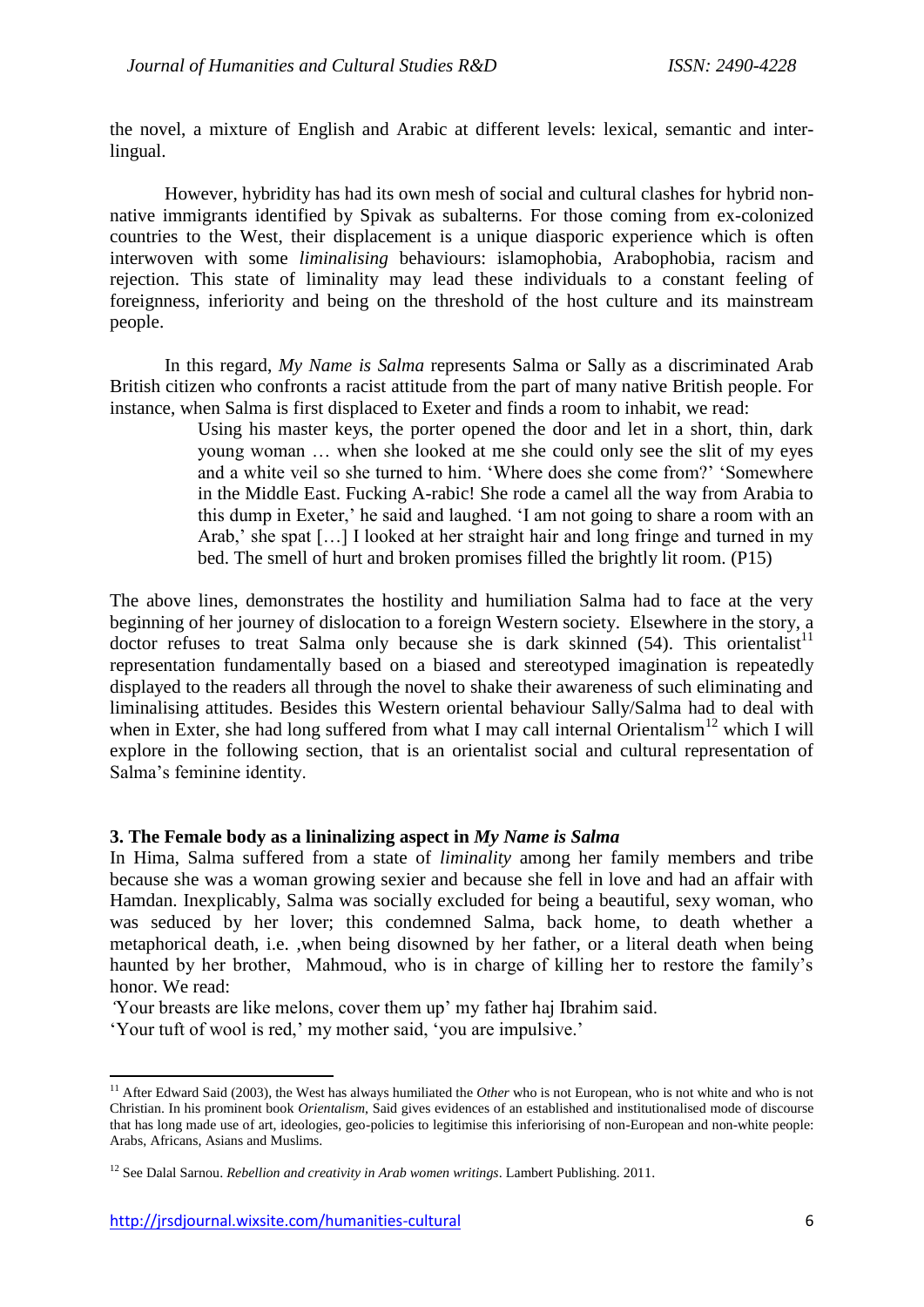My brother Mahmoud kept an eye on me while brushing his horse; I started hunching my back to hide my breasts, which were the first thing Hamdan has noticed about me…I fell in love instantly when I was the reflection of his shoulders in the water. When I started watering the vegetables beds three times a day and fondling the horse my mother shouted, 'Salma, you stupid child, are you in love?' (p12).

In the above extract, we spot three situations of gender-based *liminality* that is the very 'product' of the patriarchal nature of Salma's back home Bedouin society. First, we see the father denying Salma's growing-woman body and disclaiming the appearance of her very feminine traits, the breasts. Her mother, too, accuses Salma for being impulsive because of showing the feminine beauty of her body, her hair. Mahmoud's resentment is expressed through his hatred and rejection of his sister's body of a woman. As for the last part of the extract, it shows that love, a natural need for any human being, was denied to Salma by her mother. Salma's foreignness among her family and tribe, in this case, is a gender-based exclusion of Salma, an exclusion followed by a cruel punishment when falling in love and having an affair with Hamdan, who was the first punisher by giving up on her.

Soon after being condemned by her family and tribe, Salma's female body that was smuggled outside this patriarchal society was also *liminalised* in Exeter. We read: "I was smuggled out of the country. I held my cloth bundle tight" (p56) as if her aim was to protect her body. Salma's journey of liberating her femininity in a Western society was confusing to her Arab identity that she still sticks to. For instance, after the night she spends with Jim, a British gentleman, she speaks to her consciousness rebuking herself for liberating this body*: "You stay in bed next to him all night pretending to be content, asleep and all you wanted to do was to jump up and wash your body with soap and water including your insides, do your ablutions<sup>13</sup> then pray for forgiveness*." (p71) This female body was also the target of sexist old men in the bar where she works: "... *Allan saw me pushing the hand of an elderly man away from my backside. He didn't like the liberties the old man was taking*." (p159).

In the last part of the story, Sally or Salma decides to face every state of liminality that has drawn her to the margin of this world. She succeeds to get an MA degree, get married to her professor, have a baby boy and have a normal life. However, unable to bear the moaning and echoes of her baby girl she left behind in Hima, Salma eventually chooses to go back home to save Leila, her child, from the social and cultural and patriarchal state of liminality the innocent child had to face alone. The child, unfortunately, was killed by her uncle Mahmoud. In facing the horrors of the socio-cultural liminality that identifies many Bedouin societies, Salma is shot dead in the last scene of the novel:

> Suddenly, I heard voices behind me. A woman was pleading with a man not to do something. A young man saying 'it's his duty. He (Mahmoud) has to hold his head high. *Il 'aar ma yimhih ila dam*: dishonour can only be wiped off with blood' [...] I thought I heard my mother say 'You can have the farm, everything I own, she has a suckling now, I beg you...' When I turned my head I felt a cold pain pierce through my forehead, there between my eyes, and then like blood in water it spread out. (p285)

### **Conclusion(s)**

**.** 

Faqir's protagonist, Salma, represents many aspects of the state of being *liminal* and marginalised in different contexts. All through this paper, we have presented various scenes

<sup>&</sup>lt;sup>13</sup> This refers to an islamic practice of washing the limbs so that one can perform prayer. Muslims call this a '*wuduu'*